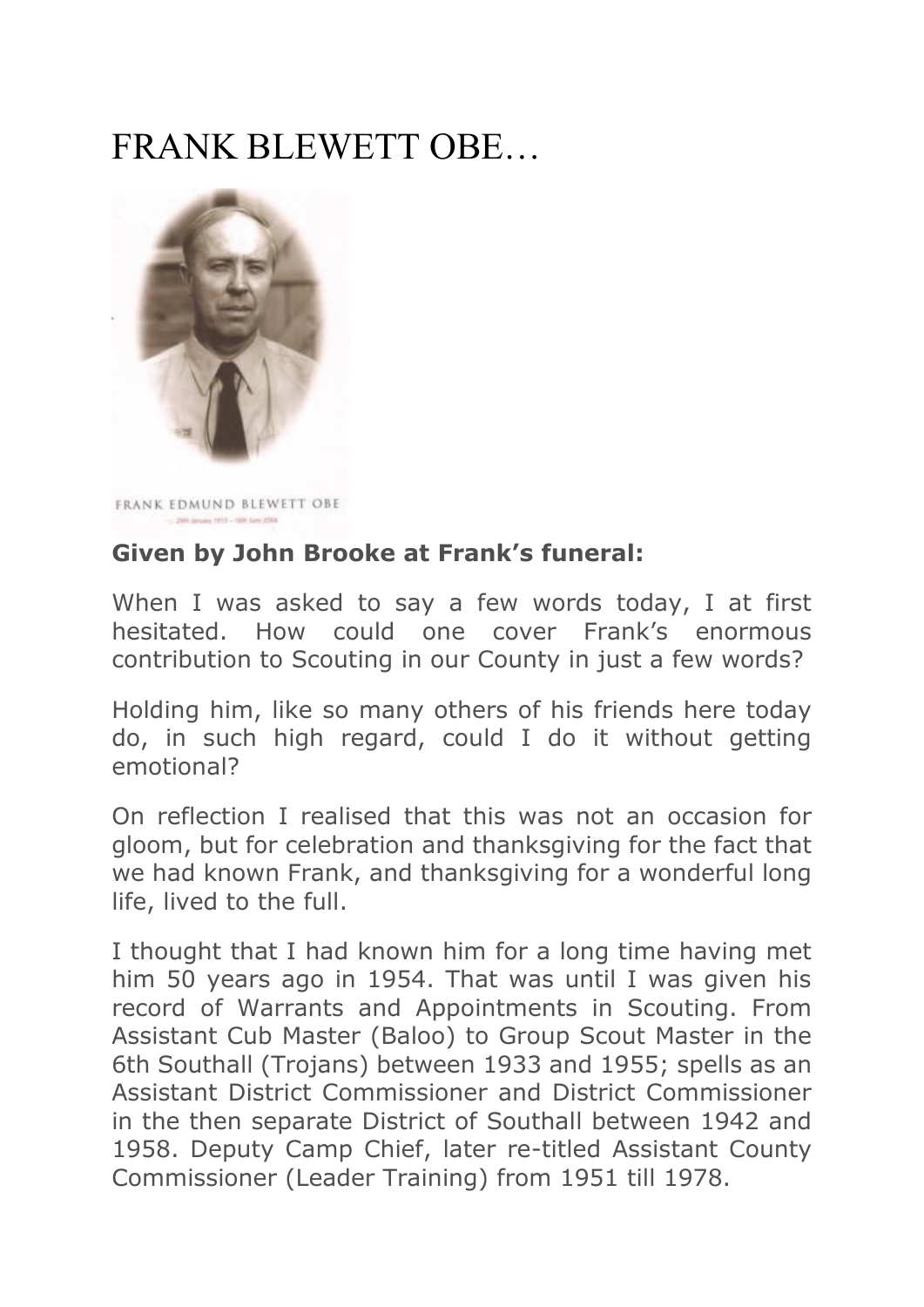Just think for a moment, how many young lives he has had a hand in forming and leading. How many, perhaps not so young lives, he has had a profound effect on, and through them on hundreds more young lives, during his outstanding leadership of Adult Training over 27 years in our County.

On reaching 65, the movement's warranted retirement age in 1978, was he ready for a rest? Not a bit of it. His roles since then have ranged from representing our County on the Council of the Scout Association for three years; being the Chalfont Heights Camp Site manager and a member of the Management Committee for 26 years; a member of the County Executive Committee from 1978 to 2001 and a County Vice President and the catalyst in 1986 in obtaining what we named Frank's Field at Chalfont Heights – the list is almost endless.

If I was asked, what is the one thing that I will remember Frank for, I think it would have to be two. For his unfailing courtesy and appreciation of what others were doing for Scouting – he never failed to say "Thank You". Secondly, for his sense of humour – this was exemplified when, visiting him in Wexham Park Hospital after his last admission and catching him on a good day, he said "I bet you have come to collect my annual subscription to Friends of Chalfont". We did have a good laugh.

So, as I said earlier, let us celebrate that we knew Frank and be thankful that he played, and encouraged us to play, this great game of Scouting so well.

'So long Pal', it has been great to know you.

### **The following is an email from Janet Thornton of Kenton:**

Oh what a lovely soul!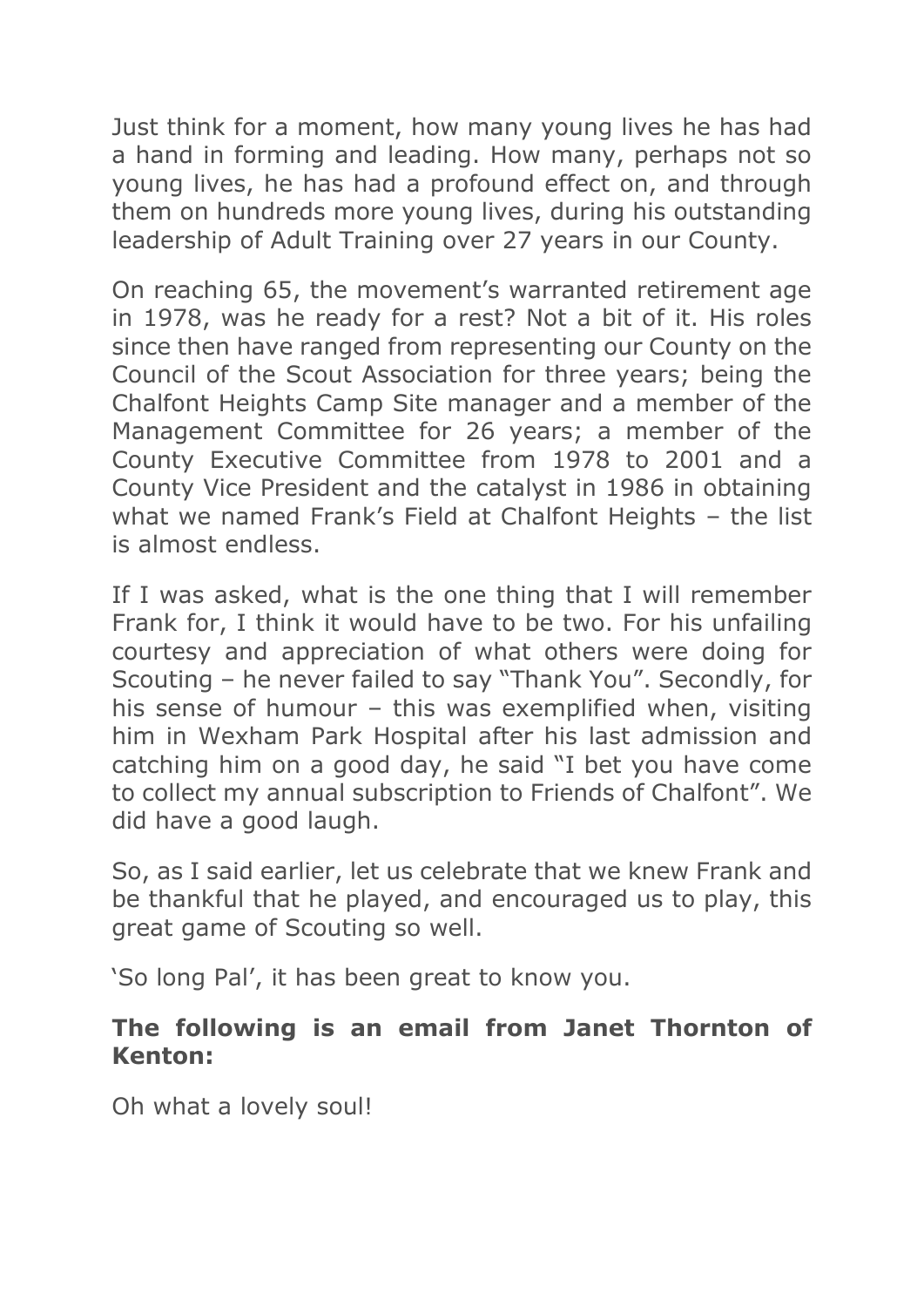My wonderful thoughts of Frank will remain of him and Fred Webb running the first 3-in-1 Course that my son Roy went on all those years ago.

I left Roy alone in tears that Friday evening, dreading the weekend only to return on the Sunday with him being best mates with Frank and Fred and, I think, they with him.

So now Frank has joined Roy to dance in the Heavens. I am sure that their friendship will continue but with Roy now showing Frank the ropes instead!!!

God Bless You Frank, you kind gentle man.

With Love,

Janet Thornton

#### FRANK'S SCOUTING RECORD

- **6th Southall:** Assistant Cub Master 20/10/1933 to 24/2/1939, Group Scout Master 21/4/1939 to 20/4/1955
- **London Diocesan Boy Scout Association:** Assistant District Commissioner 6/8/1942 to 20/11/1946, Acting District Commissioner 1942 to 1943
- **Southall District:** Assistant District Commissioner 17/12/1947 to 9/9/1953, District Commissioner 9/9/1953 to 7/5/1958
- **Middlesex Scout County:** Deputy Camp Chief 21/2/1951 to 29/1/1978
- **Middlesex and Greater London North West Scout Counties:** Assistant County Commissioner Leader Training 18/9/1957 to 29/1/1978
- **Greater London North West Scout County:** County Rep on the Council of the Scout Association 1974 to 1977, County Executive Committee Nominated lay member 20/1/1978 to 15/10/1978
- **Greater London North West and Greater London Middlesex West Scout Counties:** Nominated member of the County Scout Council 15/10/1978 to 16/6/2004, Elected member of the Executive Committee 15/10/1978 to 25/9/2001, Acting Chairman of Executive Committee 2/10/1985 to 18/6/1986, Vice President July 1988 to 16/6/2004
- **Chalfont Heights Scout Campsite:** Campsite Manager 1970 to 16/6/2004, Member of Management Committee 1970 to 16/6/2004, Helped to buy "Frank's Field" August 1986.